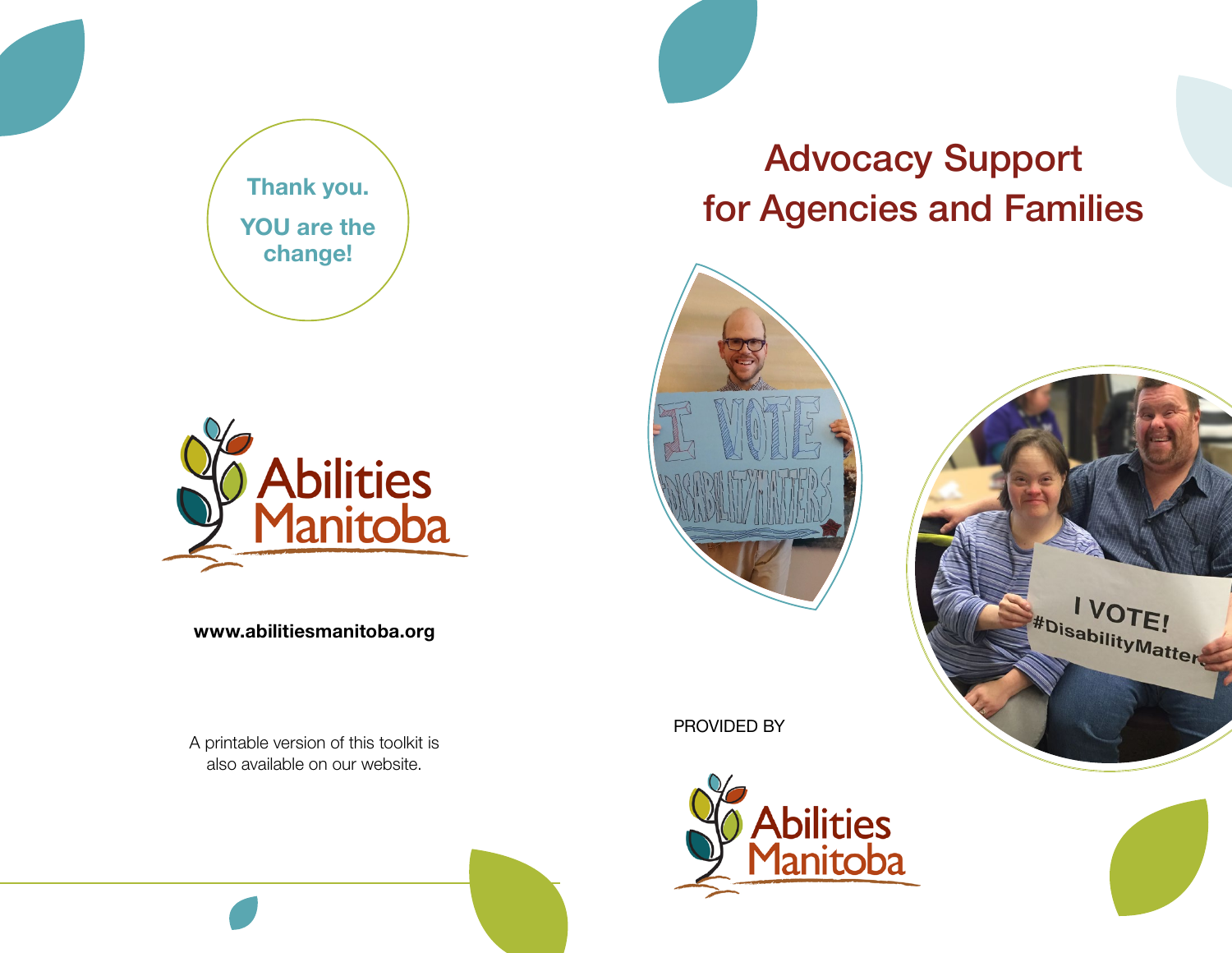The greatest changes are a result of the advocacy of family members.

Your voice is the most important.



Learning to advocate is a skill set that becomes necessary when you love someone with a disability. You have the most information about the person you love and an informed opinion about what will work and what won't; what can and what cannot be compromised.

We offer this toolkit - to affirm what you know, to offer tips and suggestions, to let you know you are not alone and to encourage you on your path. Maria Nunez, a lawyer with a disability offers the following wisdom on advocacy:

- Be curious and follow your intuition
- Surround yourself with like-minded people
- Share your story
- Take risks and step out of your comfort zone
- Ask for help
- Be both patient and persistent
- Focus on your strengths and believe in yourself



Abilities Manitoba is a not for profit coalition of member agencies that fosters excellence in services for people with intellectual disabilities. Abilities Manitoba advocates on behalf of our members to government and the community at large.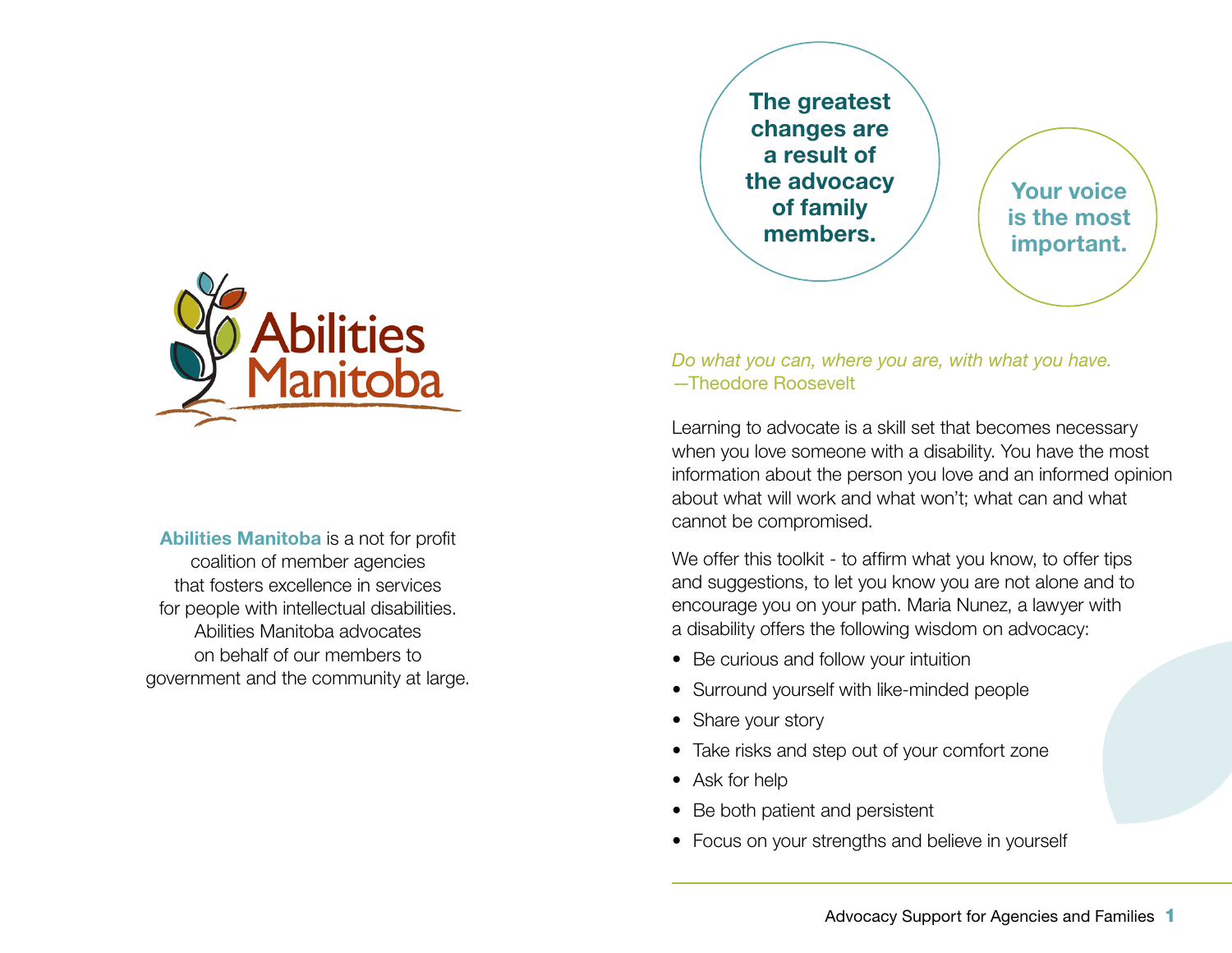

79 Agencies Across Manitoba





42

7,454 People Supported



3,631 People Supported in Residential Programs



8,931 Full & Part Time Employees



3,823 People Supported in Day Programs

Day Programs (73%) Supported Employment (24%) Social Enterprises (3%)

## ABILITIES MANITOBA'S THREE PRIORITIES



When we talk about **better outcomes** we are seeking fair wages for Direct Support Professionals, improved training and a quality assurance framework.

When we talk about **better access** we specifically mean better access to services and are seeking to address wait times, system coordination and cost of living increases for agencies.

When we talk about **better inclusion** we mean a stronger emphasis on person centered supports.

This relates to an increased focus on relationships and community connections as well as continued work on the Accessibility for Manitobans Act, employment for people with disabilities and a dignified income.

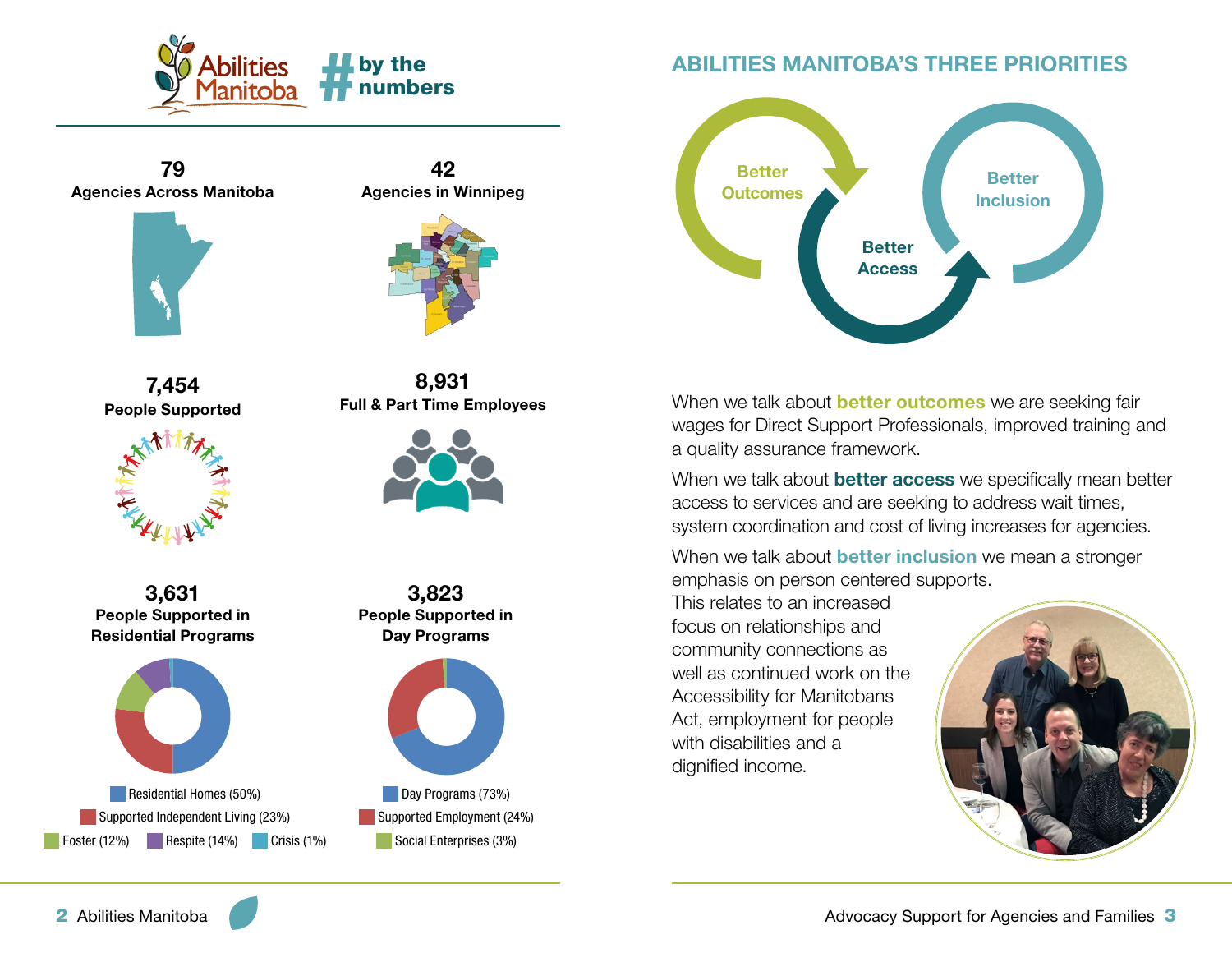## EIGHT WAYS TO ADVOCATE

## 1 Sign up for e-newsletters

Visit www.abilitiesmanitoba.org to sign up.

#### Strong Relationships 2

Invest in relationships up front. Whether with agencies, teachers, MLA's or the Minister; get to know them. When the need to advocate arises, strong relationships will pay off.

#### Meet your MLA 3

### What to do:

### Prepare for the meeting

- Call or email your MLA (Member of the Legislative Assembly) and ask for a meeting to discuss your issue. (Contact information for all MLA's at www.abilitiesmanitoba.org)
- Think of a few examples of how this is personal for you and your family (ie: family member has had too many support professionals and it's difficult, the needs of your family member are complex and standard training is important… it will be different for every The more our
- family—but relate it back to Abilities Manitoba's current goals where possible)
- Practice your story

elected officials meet and know people affected by these issues, the more likely they are to take them seriously and advocate on your behalf.

### Attend the meeting

- Be friendly and respectful, this is a chance to make a contact who will also become an advocate on your behalf
- Ask if your MLA has any personal experience with a person with a disability
- Ask your MLA what's in the works for funding/services through Community Living disABILITY Services



- Take a supporter—bring a friend or family member with you
- Tell your MLA that disability funding and services is very important to your family. Then explain why: use the personal story you thought about. It's really important to make the visit personal. Share your family's story and how these issues impact you
- Ask for a personal commitment to the issue
- Ask for a photo (selfie) on your smartphone to tweet/share via Facebook/Instagram later

#### Follow up

- Follow up with an email or a letter to thank your MLA for the meeting. Reiterate how important disability services are to you and what you discussed
- Let him/her know that you'll be in touch
- Share the photo on social media thanking him/her for their engagement and support of disability issues. Use the #disabilitiesmatter #mbpoli hashtags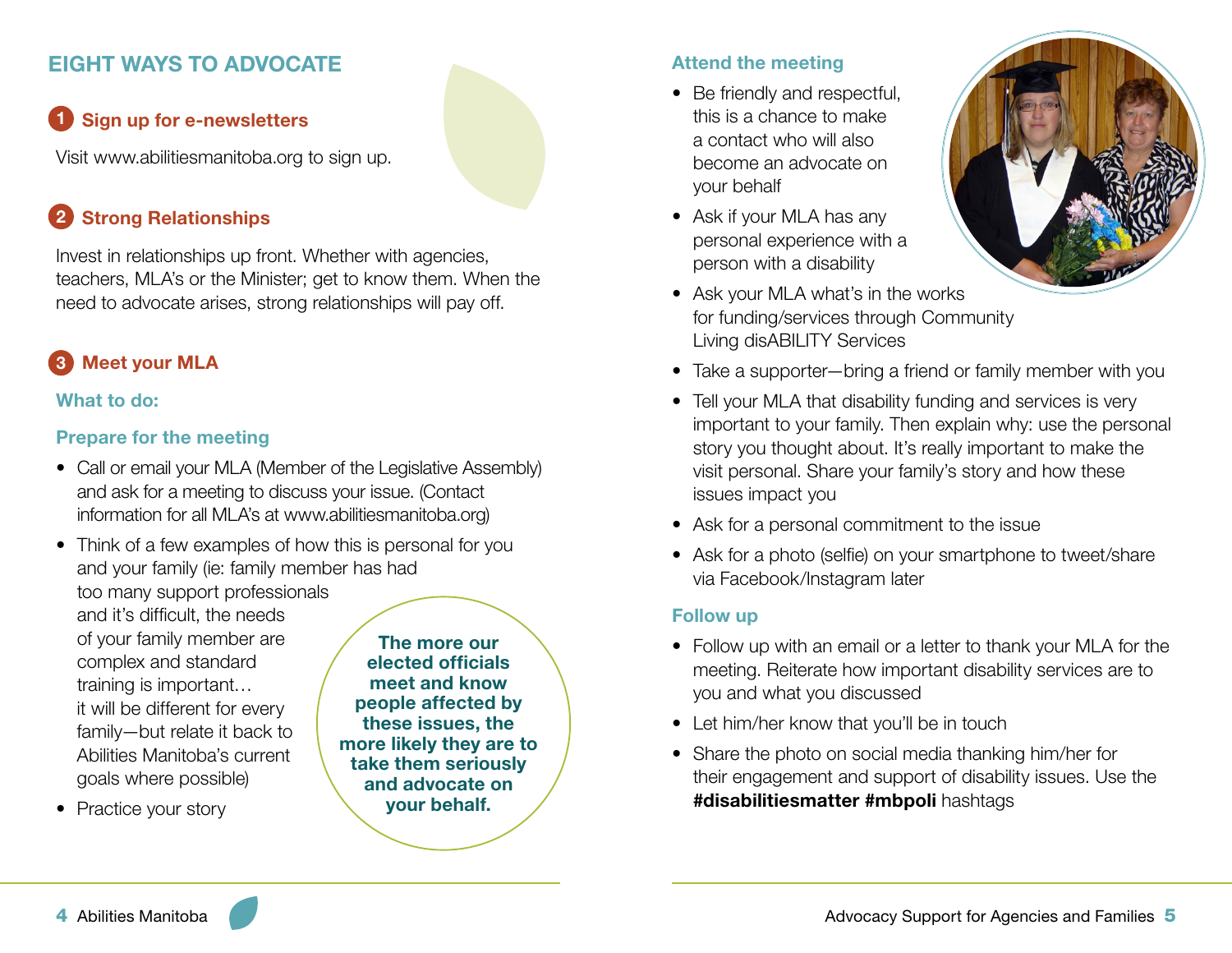#### Call, email or write to the Minister of Families 4

#### What to do:

### Tell the Minister your story, ask for support, ask for a meeting

### In the email/letter or on the phone:

- Introduce yourself
- Tell the person why you are calling or writing—you care deeply about issues related to people with intellectual disabilities
- Explain how this is personal for you—why does this affect YOU? Tell your story
- Ask your questions. Example: Will you support the Abilities Manitoba initiatives to develop mandatory training for staff?
- Discuss your concerns honestly and respectfully
- Ask for support
- Ask for a response (if written)
- Ask for a meeting, if you're comfortable meeting with the Minister
- CC your MLA

## After you send the communication/speak on the phone:

- Keep a record of your communication and of any response you receive
- Share on social media that you have contacted the person and tag them in the message that you're looking forward to a response. Use the #mbpoli hashtag

#### Use social media/media 5

### What to do:

Social media/media can be wonderful tools for connecting with people in a public forum

#### Social Media

- Like, retweet, and share content that you support retweeting and sharing Abilities Manitoba posts is very helpful!
- Share things you see online that are of interest on your social media: news stories, photos, articles
- Engage in conversation—comment on posts in a respectful and thoughtful way
- Post your opinion when decisions are made in government that relate to the goals we are working towards
- Engage politicians and ask questions publicly

#### Media

- Write a letter to the editor
- Call your local newspaper, TV or radio news outlet

Media outlets are always looking for human interest stories. They may not always publish your story but if you haven't had luck advocating in other ways, give it a try.



The squeaky wheel gets the grease.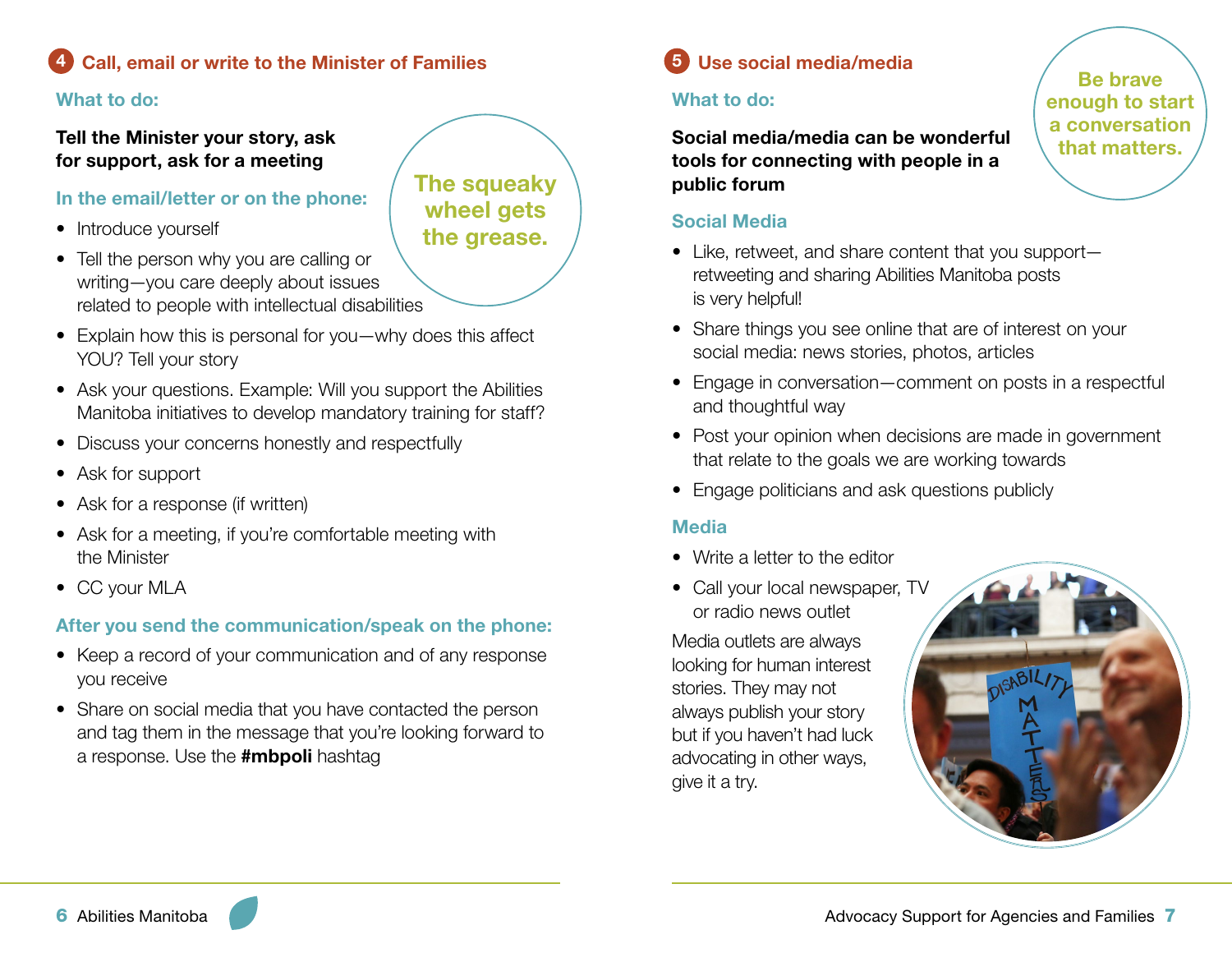#### Attend events in your area 6

Attending events hosted by your local politician or events where your representative is advertising their attendance are great "casual" opportunities to remind them that you are there and that you are expecting them to support you. These can be town hall meetings, visits to community centres, honourary grocery bagger at the grocery store. These folks are out in the community a lot.

#### What to do:

- Showing up means a lot
- Be friendly & respectful
- Introduce your MLA to other constituents/family members
- Make yourself the expert on disabilities and offer to be available for questions, should they want to hear a constituent perspective
- Take the opportunity to ask for updates if the environment is right

*You help me. I'll help you. That's politics.* —Terry McAuliffe

#### Involve your friends and family 7

*The recipe for social change is not one dimensional, it has multiple ingredients:* 

- *• a burning platform*
- *• a compelling narrative*
- *• agitators and protesters, brought powerfully together through social media,*
- *• surprising friends and solutions which, if not tested and proven, at least on the best available evidence and research, seem to have a chance of working.*

#### —Julia Unwin

#### What to do:

- Talk to your friends and family about why this is important to you. Tell your story
- Share this tool kit with them and ask them to become an advocate
- Support and thank them!

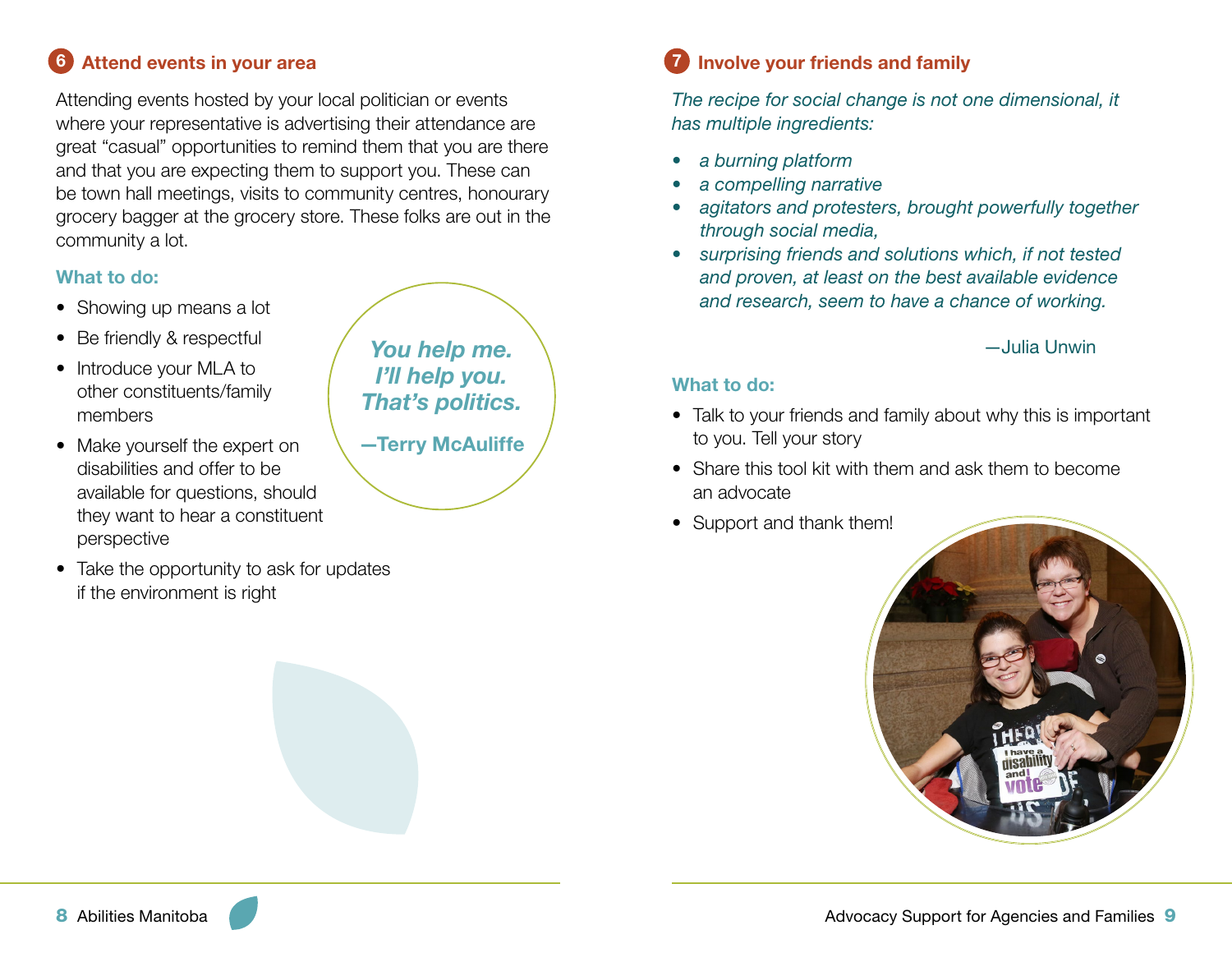#### Act now! 8

*Voting is easy and marginally useful, but it is a poor substitute for democracy, which requires direct action by concerned citizens.* —Howard Zinn

### What to do:

- Talk to people
- Be inspired to take action when the moment is right, this could be: calling into a radio talk show, writing a letter to the editor, rallying your contacts to take action, organizing a protest… anything that will help the cause in a respectful way
- Attend events, participate in Abilities led campaigns
- Have a topic you're passionate about? Abilities Manitoba is always looking for family members willing to speak to media. Email margo@abilitiesmanitoba.org



## SAMPLE LETTER

MLA Name **Address** City, MB Postal Code

**Date** 

Dear <<NAME>>.

I'm writing today because I live in your constituency and I'm concerned about <<fill in your concern>>.

This is personal for me because <<Add your personal story and why this is so important to you-this is the most important and powerful part of the letter $\gg$ .

I hope that you will << fill in what you are asking for. Ex: I hope that you will let the Minister of Families know that you support a training program for direct support professionals. >>

I would like you to tell me what the government is doing to address these concerns. You can reach me <<fill in how he/she can reach you>>.

Please let me know if there is anyone else to whom I should speak.

I look forward to hearing from you.

Thanks,

<<Signature>>

<<Name>>